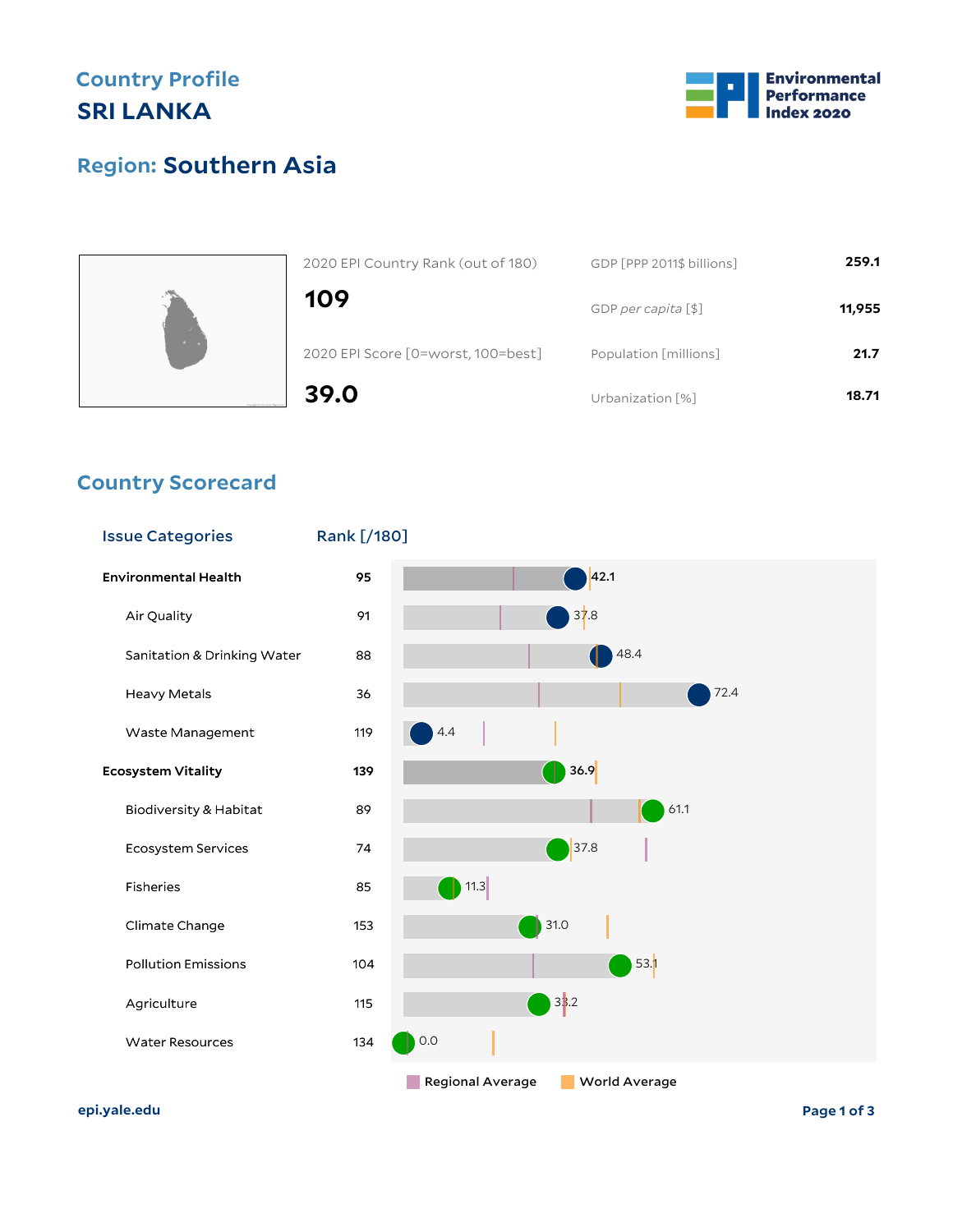# **SRI LANKA Country Profile**



## **Region: Southern Asia**

|                                                     | Rank | <b>EPI Score</b>    | 10-Year<br>Change        | <b>Regional</b><br>Rank | <b>Regional</b><br><b>Average</b> |
|-----------------------------------------------------|------|---------------------|--------------------------|-------------------------|-----------------------------------|
| Environmental Performance Index                     | 109  | 39                  | $-0.6$                   | $\overline{2}$          | 32.7                              |
|                                                     |      |                     |                          |                         |                                   |
| <b>Environmental Health</b>                         | 95   | 42.1                | $+4.2$                   | $\overline{2}$          | 26.8                              |
| Air Quality                                         | 91   | 37.8                | $+4.1$                   | 2                       | 23.7                              |
| Household solid fuels                               | 110  | 27.3                | $+5.2$                   | 2                       | 19.4                              |
| PM <sub>2.5</sub> exposure                          | 72   | 44.8                | $+5.4$                   | 2                       | 27.8                              |
| Ozone exposure                                      | 83   | 44                  | $-19.4$                  | 1                       | 12.2                              |
| <b>Sanitation &amp; Drinking Water</b>              | 88   | 48.4                | $+4.4$                   | $\mathbf{1}$            | 30.8                              |
| Unsafe sanitation                                   | 89   | 51.1                | $+6.0$                   | $\mathbf{2}$            | 32.9                              |
| Unsafe drinking water                               | 81   | 46.6                | $+3.4$                   | 1                       | 29.4                              |
| Heavy Metals / Lead exposure                        | 36   | 72.4                | $+7.6$                   | $\mathbf{1}$            | 33.2                              |
| Waste Management / Controlled solid waste           | 119  | 4.4                 | $\equiv$                 | 7                       | 19.6                              |
| <b>Ecosystem Vitality</b>                           | 139  | 36.9                | $-3.9$                   | $\overline{a}$          | 36.7                              |
| <b>Biodiversity &amp; Habitat</b>                   | 89   | 61.1                | $+1.3$                   | 3                       | 45.7                              |
| Terrestrial biomes (nat'l)                          | 68   | 90.7                | $+2.4$                   | 2                       | 47.3                              |
| Terrestrial biomes (global)                         | 52   | 98.2                | $+0.4$                   | 2                       | 53.6                              |
| Marine protected areas                              | 100  | 0.7                 | $+0.1$                   | 4                       | 7.8                               |
| Protected Areas Representativeness Index            | 53   | 41.6                | $+25.8$                  | $\overline{2}$          | 19.8                              |
| Species Habitat Index                               | 123  | 72.8                | $-20.8$                  | 7                       | 88.8                              |
| Species Protection Index                            | 100  | 70.9                | $+3.2$                   | 3                       | 64.1                              |
| <b>Biodiversity Habitat Index</b>                   | 135  | 46.1                | $-1.3$                   | 6                       | 47.8                              |
| Ecosystem Services                                  | 74   | 37.8                | $-6.2$                   | 6                       | 59.4                              |
| Tree cover loss                                     | 75   | 34.1                | $-7.7$                   | 6                       | 58.0                              |
| Grassland loss                                      | 143  | 40.7                | $+13.2$                  | 8                       | 64.3                              |
| Wetland loss                                        | 1    | 100                 | $\overline{\phantom{a}}$ | 1                       | 79.1                              |
| <b>Fisheries</b>                                    | 85   | 11.3                | $-5.8$                   | 4                       | 20.4                              |
| <b>Fish Stock Status</b>                            | 42   | 12                  | $-13.2$                  | 3                       | 15.7                              |
| Marine Trophic Index                                | 65   | 14.8                | $\overline{\phantom{a}}$ | 3                       | 19.0                              |
| Fish caught by trawling                             | 41   | 6.3                 | $-3.8$                   | 4                       | 32.6                              |
| Climate Change                                      | 153  | 31                  | $-12.5$                  | 4                       | 32.6                              |
| $CO2$ growth rate                                   | 173  | 1.6                 | $-28.8$                  | 5                       | 14.4                              |
| CH <sub>4</sub> growth rate                         | 1    | 100                 | $+27.1$                  | 1                       | 67.8                              |
| F-gas growth rate                                   | O    | $\circ$             | $\qquad \qquad -$        | 3                       | 93.5                              |
| $N2O$ growth rate                                   | 17   | 97.6                | $+46.2$                  | 1                       | 49.8                              |
| Black Carbon growth rate                            | 77   | 59.5                | +8.6                     | $\overline{2}$          | 40.2                              |
| $CO2$ from land cover                               | 144  | 23.7                |                          | 7                       | 56.9                              |
| Greenhouse gas intensity growth rate                | 144  | 31.9                | $-37.4$                  | $\overline{7}$          | 45.9                              |
| Greenhouse gas emissions per capita                 | 33   | 80.2                | $-14.1$                  | $\overline{4}$          | 77.7                              |
| <b>Pollution Emissions</b>                          | 104  | 53.1                | $+36.9$                  | $\overline{2}$          | 31.7                              |
| $SO2$ growth rate                                   | 96   | 64.5                | $+64.3$                  | $\mathbf{1}$            | 36.7                              |
| $NOx$ growth rate                                   | 117  | 41.8                | $+9.6$                   | 3                       | 26.7                              |
| Agriculture / Sustainable Nitrogen Management Index | 115  | 33.2                | $+3.1$                   | $\overline{7}$          | 39.3                              |
| Water Resources / Wastewater treatment              | 134  | $\mathsf{O}\xspace$ | $\overline{\phantom{a}}$ | $\overline{4}$          | 0.8                               |

**Note:** three largest increases in green and three largest decreases in red. "–" indicates no change.

#### **epi.yale.edu Page 2 of 3**